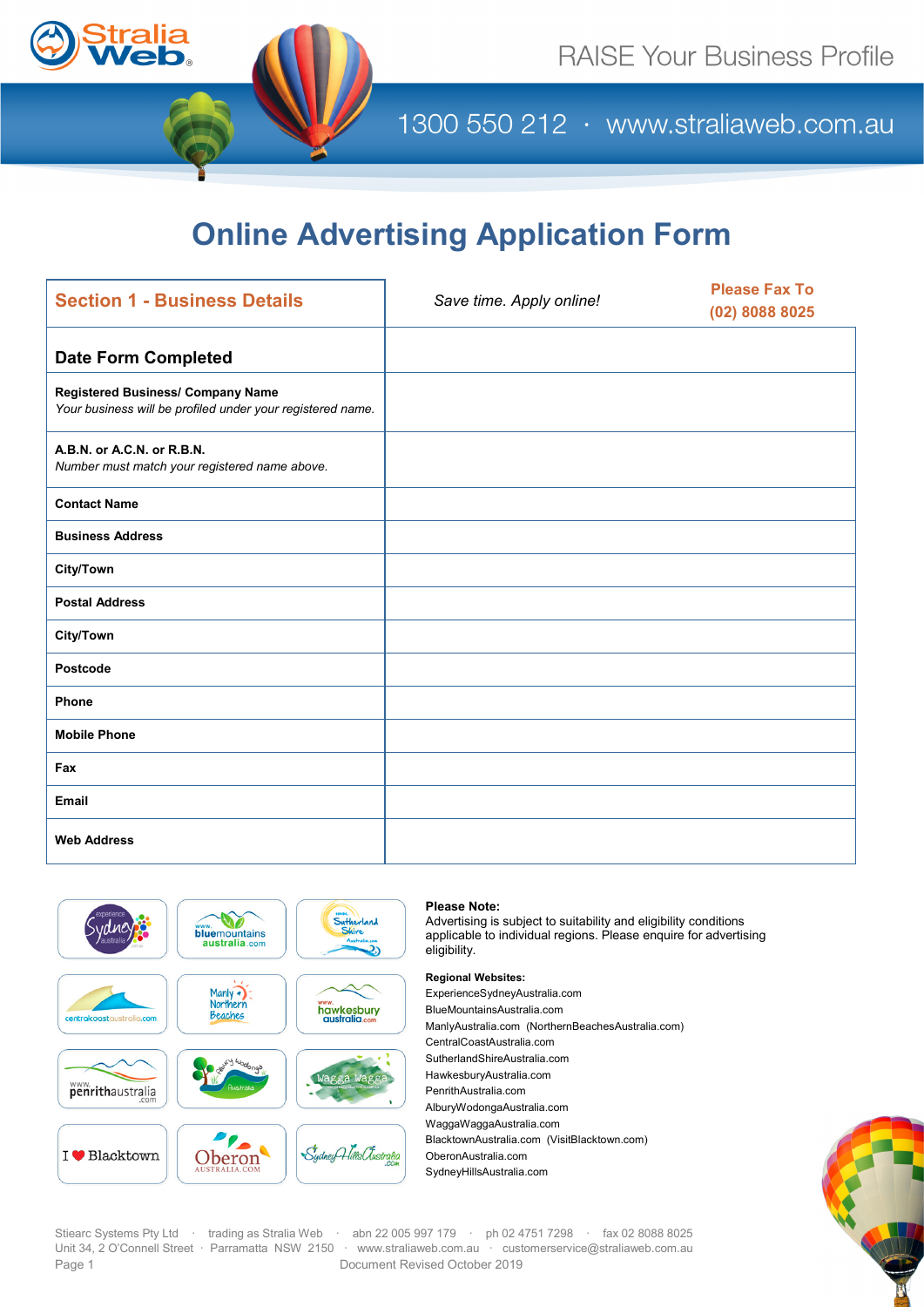

| Section 2 - Advertising Service Required Please tick (V)                          |                                        |                            |                           |                         |                           |                         |               |                 |                            |
|-----------------------------------------------------------------------------------|----------------------------------------|----------------------------|---------------------------|-------------------------|---------------------------|-------------------------|---------------|-----------------|----------------------------|
|                                                                                   |                                        | <b>Casual Monthly Rate</b> |                           |                         |                           | <b>Annual Rate</b>      |               |                 |                            |
| <b>Region</b>                                                                     |                                        | <b>Basic</b>               | Economy                   | <b>Standard</b>         | <b>Enhanced</b>           | <b>Basic</b>            | Economy       | <b>Standard</b> | <b>Enhanced</b>            |
| <b>Blue Mountains</b><br>BlueMountainsAustralia.com                               | www.<br>bluemountains<br>australia.com | П<br>Free*                 | П<br>\$16.28              | ΙI<br>\$40.43           | $\blacksquare$<br>\$56.18 | ΙI<br>Free*             | \$162.75      | H<br>\$404.25   | \$561.75                   |
| <b>Manly</b><br>ManlyAustralia.com<br>NorthernBeachesAustralia.com                | Manly $\star$<br>Northern<br>Beaches   | $\sim$<br>Free*            | ΙI<br>\$16.28             | ΙI<br>\$27.30           | $\mathsf{L}$<br>\$43.05   | $\blacksquare$<br>Free* | \$162.75      | \$273.00        | \$430.50                   |
| <b>Central Coast</b><br>CentralCoastAustralia.com                                 | centralcoastaustralia.com              | $\Box$<br>Free*            | ΙI<br>\$16.28             | $\mathsf{L}$<br>\$27.30 | $\blacksquare$<br>\$43.05 | $\blacksquare$<br>Free* | \$162.75      | ΙI<br>\$273.00  | $\blacksquare$<br>\$430.50 |
| Hawkesbury<br>HawkesburyAustralia.com                                             | www.<br>hawkesbury<br>australia.com    | $\Box$<br>Free*            | П<br>\$16.28              | П<br>\$27.30            | $\Box$<br>\$43.05         | ΙI<br>Free*             | \$162.75      | П<br>\$273.00   | $\blacksquare$<br>\$430.50 |
| <b>Penrith</b><br>PenrithAustralia.com                                            | penrithaustralia                       | $\sim$<br>Free*            | $\blacksquare$<br>\$16.28 | \$27.30                 | \$43.05                   | Free*                   | \$162.75      | \$273.00        | \$430.50                   |
| <b>Experience</b><br><b>Sydney Australia</b><br>ExperienceSydney<br>Australia.com | experience<br>australia                | П<br>Free*                 | П<br>\$16.28              | П<br>\$27.30            | П<br>\$43.05              | ΙI<br>Free*             | П<br>\$162.75 | ΙI<br>\$273.00  | \$430.50                   |

### *\* Free Basic Profiles Conditions*

- *Free Basic Profiles only available to businesses located within website's geographical coverage area (excluding ExperienceSydney)*
- *Experience Sydney Australia Free Basics available only to businesses with Enhanced Profiles on Greater Sydney regional websites.*
- *Oberon businesses - Contact us to combine your "Oberon and Blue Mountains" service.*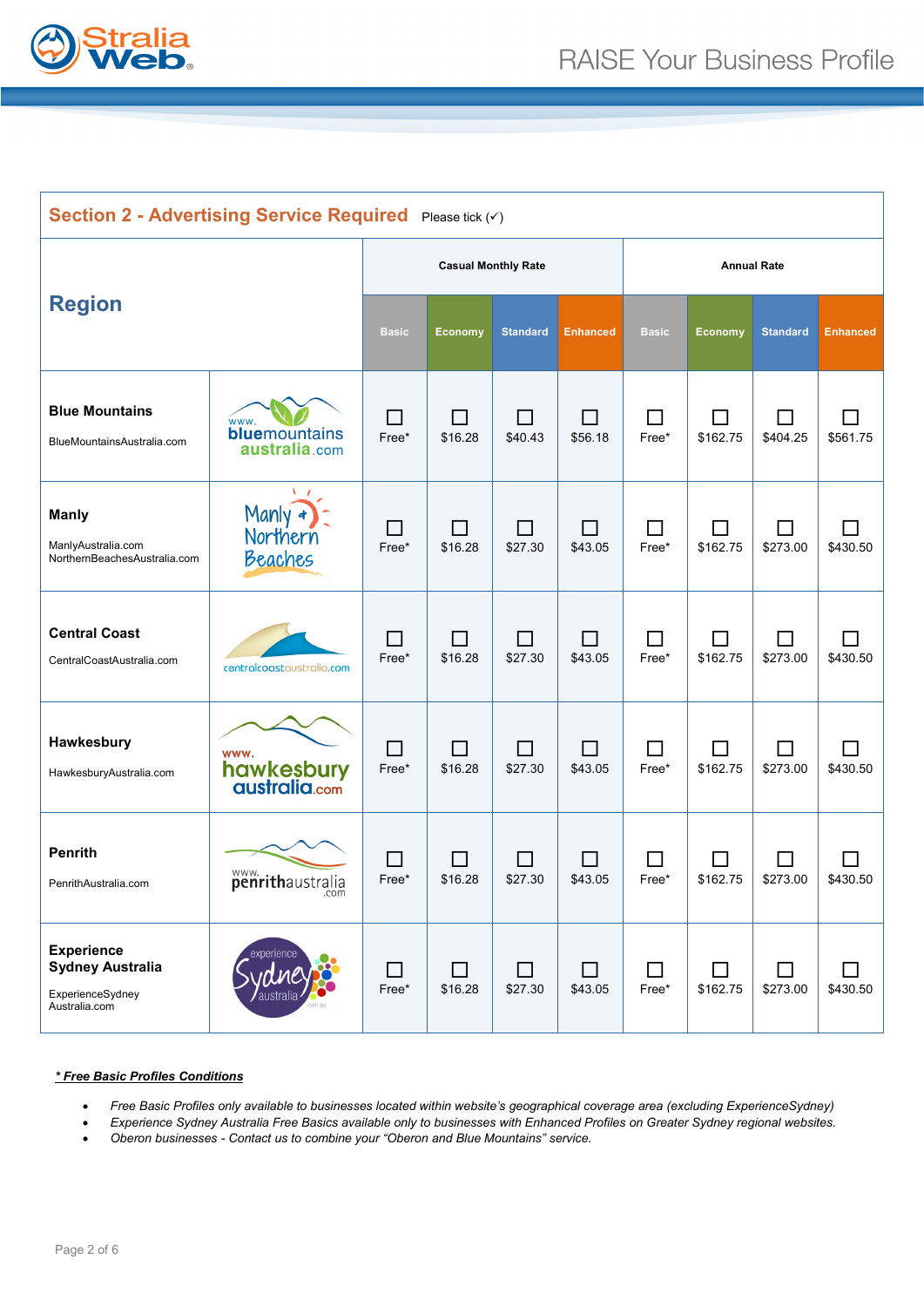

| <b>Region</b>                                           |                                              | <b>Casual Monthly Rate</b> |                                     |                   |                                     | <b>Annual Rate</b> |                            |                 |                 |
|---------------------------------------------------------|----------------------------------------------|----------------------------|-------------------------------------|-------------------|-------------------------------------|--------------------|----------------------------|-----------------|-----------------|
|                                                         |                                              | <b>Basic</b>               | Economy                             | <b>Standard</b>   | <b>Enhanced</b>                     | <b>Basic</b>       | Economy                    | <b>Standard</b> | <b>Enhanced</b> |
| <b>Albury Wodonga</b><br>AlburyWodongaAustralia.com     | poury 40donga                                | П<br>Free*                 | □<br>\$16.28                        | \$27.30           | $\blacksquare$<br>\$43.05           | Free*              | \$162.75                   | \$273.00        | \$430.50        |
| Wagga Wagga<br>WaggaWaggaAustralia.com                  | Wagga Wagga                                  | ΙI<br>Free*                | П<br>\$16.28                        | $\Box$<br>\$27.30 | H<br>\$43.05                        | H<br>Free*         | $\blacksquare$<br>\$162.75 | \$273.00        | \$430.50        |
| <b>Sutherland Shire</b><br>SutherlandshireAustralia.com | WWW.<br>Sutherland<br>Shire<br>Australia.com | $\mathsf{L}$<br>Free*      | ΙI<br>\$16.28                       | ΙI<br>\$27.30     | ΙI<br>\$43.05                       | $\Box$<br>Free*    | \$162.75                   | \$273.00        | \$430.50        |
| <b>Oberon</b><br>OberonAustralia.com                    | AUSTRALIA.COM                                | П<br>Free*                 | П<br>\$16.28                        | П<br>\$27.30      | П<br>\$43.05                        | Free*              | \$162.75                   | \$273.00        | \$430.50        |
| <b>Blacktown</b><br>BlacktownAustralia.com              | Blacktown                                    | Free*                      | $\overline{\phantom{a}}$<br>\$16.28 | \$20.48           | $\overline{\phantom{a}}$<br>\$36.75 | Free*              | \$162.75                   | \$204.75        | \$367.50        |
| <b>Sydney Hills</b><br>SydneyHillsAustralia.com         | Sydney Hills Clustralia                      | П<br>Free*                 | П<br>\$16.28                        | П<br>\$20.48      | □<br>\$36.75                        | Free*              | \$162.75                   | \$204.75        | \$367.50        |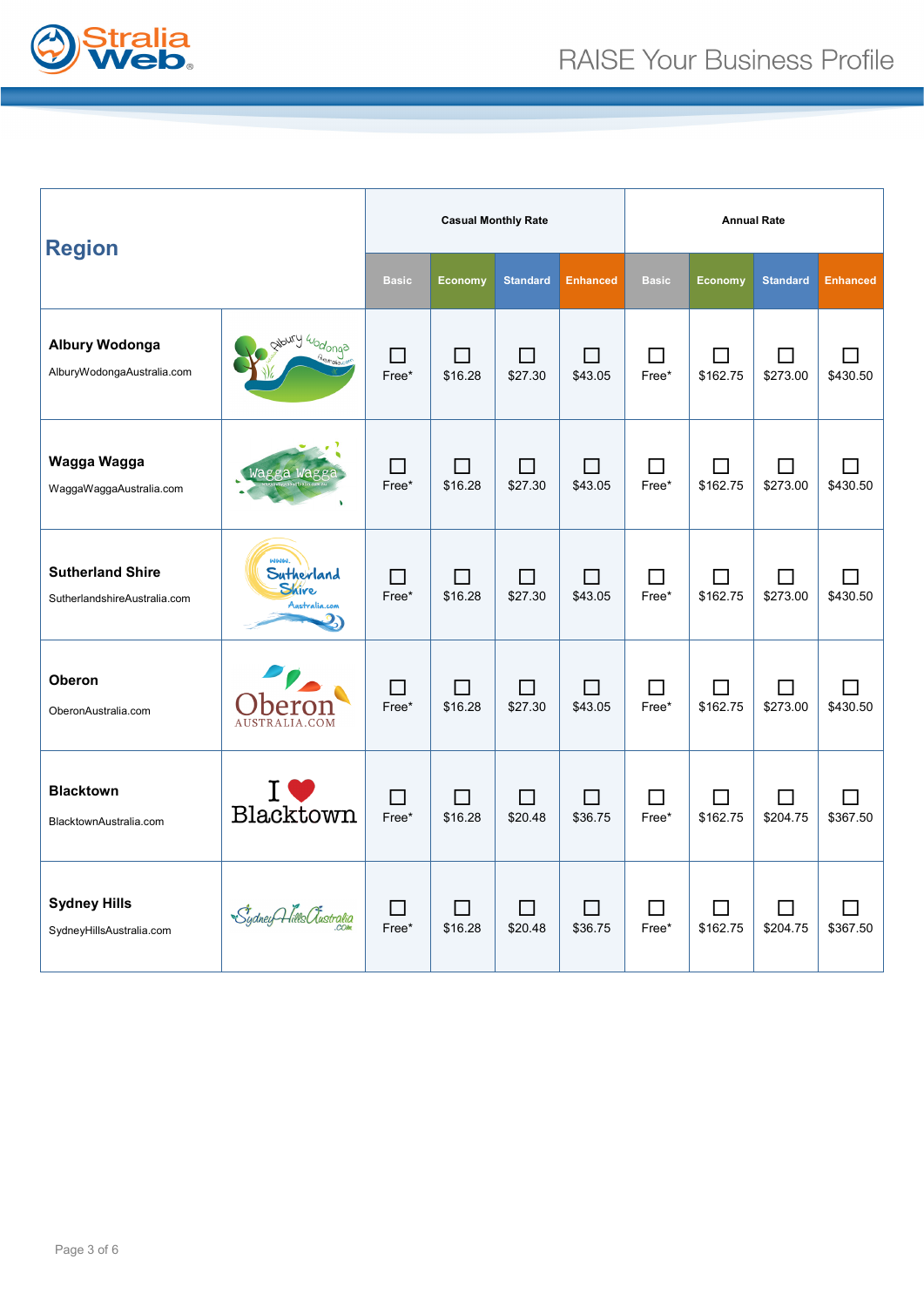

| <b>Section 3 – Optional Services Required</b> Please tick $($            |                                  |                                                                                                                                                                                                              |  |  |  |  |
|--------------------------------------------------------------------------|----------------------------------|--------------------------------------------------------------------------------------------------------------------------------------------------------------------------------------------------------------|--|--|--|--|
| <b>Inclusion in Romantic &amp; Honeymoon</b><br><b>Retreats Category</b> | Additional \$57.75 / year        | This category attracts an additional fee to ensure only<br>businesses targeting this market segment are included<br>within this category. (Currently available on Blue<br>Mountains, Oberon and Hawkesbury). |  |  |  |  |
| Yulefest                                                                 | $\Box$ Additional \$57.75 / year | This category attracts an additional fee to ensure only<br>businesses targeting this market segment are included<br>within this category. (Currently available on Blue<br>Mountains, Oberon and Hawkesbury). |  |  |  |  |

# **Section 4 - Premium Exposure Button Advertising** Please tick ( $\checkmark$ )

**Please send me additional information on high profile Button Advertising.** 

### **Section 5 – Authorisation**

In providing web solutions, Stralia Web will not be held liable for any inaccuracies, or loss or damage to the client's business. Stralia Web will also not be liable for any unexpected computer downtime. All businesses will appear in random order on Directory Listing Pages within appropriate listing levels. By signing this form you agree to accept the terms and conditions for advertising on the selected regional website(s).

| <b>Authorised By (Print Name):</b> |  |
|------------------------------------|--|
|                                    |  |

| Signed: | )ate: |  |
|---------|-------|--|
|         |       |  |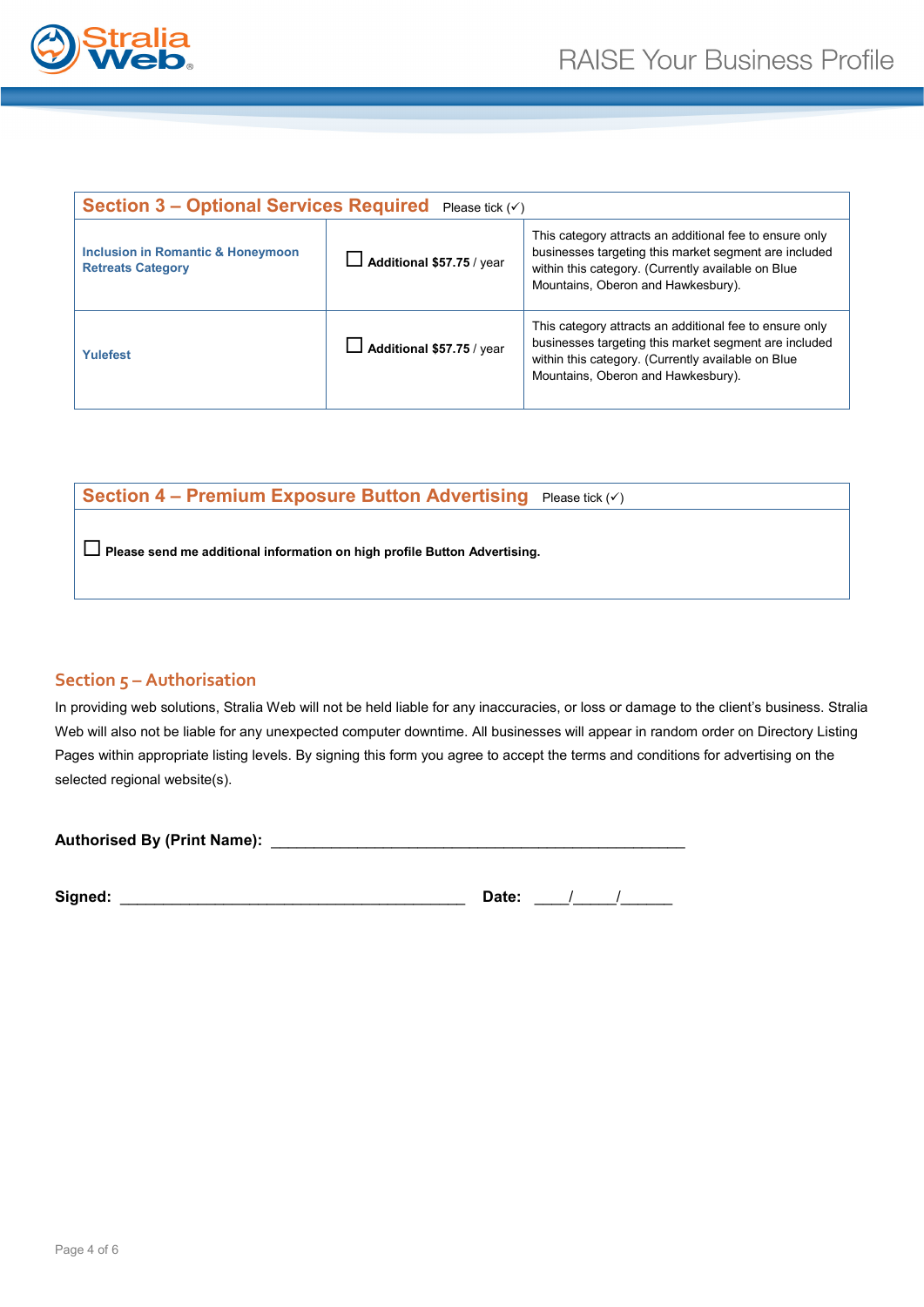

# **Section 6 – Payment Authorisation**

| <b>Annual Fee - Payment Authorisation (single payment only)</b>                                                                                                                                                                                                                                                                                                                                                                                                               |  |  |  |  |  |
|-------------------------------------------------------------------------------------------------------------------------------------------------------------------------------------------------------------------------------------------------------------------------------------------------------------------------------------------------------------------------------------------------------------------------------------------------------------------------------|--|--|--|--|--|
| Amount: Payment Method: □ Cheque □ VISA □ MasterCard<br>□ Bank Transfer (BSB 302-162 Account 1150947)                                                                                                                                                                                                                                                                                                                                                                         |  |  |  |  |  |
| <b>Business Name:</b><br>and the control of the control of the control of the control of the control of the control of the control of the                                                                                                                                                                                                                                                                                                                                     |  |  |  |  |  |
| Card No:<br><u> 1989 - Johann Stoff, amerikansk politiker (d. 1989)</u>                                                                                                                                                                                                                                                                                                                                                                                                       |  |  |  |  |  |
| Name on Card:                                                                                                                                                                                                                                                                                                                                                                                                                                                                 |  |  |  |  |  |
| <b>Expiry Date:</b>                                                                                                                                                                                                                                                                                                                                                                                                                                                           |  |  |  |  |  |
| <b>OR</b>                                                                                                                                                                                                                                                                                                                                                                                                                                                                     |  |  |  |  |  |
| Monthly Fee - Credit Card Direct Debit Authorisation (recurring monthly fee until cancelled)                                                                                                                                                                                                                                                                                                                                                                                  |  |  |  |  |  |
| Monthly Amount: ___________                                                                                                                                                                                                                                                                                                                                                                                                                                                   |  |  |  |  |  |
| I/We have read the Terms and Conditions overleaf and agree for the above amount to be debited from the credit card listed below.<br><b>Credit Card:</b> □ VISA □ MasterCard                                                                                                                                                                                                                                                                                                   |  |  |  |  |  |
| <b>Business Name:</b>                                                                                                                                                                                                                                                                                                                                                                                                                                                         |  |  |  |  |  |
| Card No:<br><u> 1989 - Johann Stoff, amerikansk politiker (d. 1989)</u>                                                                                                                                                                                                                                                                                                                                                                                                       |  |  |  |  |  |
| Name on Card:<br><u> 1989 - Johann Stoff, amerikansk politiker (d. 1989)</u>                                                                                                                                                                                                                                                                                                                                                                                                  |  |  |  |  |  |
| $\frac{1}{1-\frac{1}{1-\frac{1}{1-\frac{1}{1-\frac{1}{1-\frac{1}{1-\frac{1}{1-\frac{1}{1-\frac{1}{1-\frac{1}{1-\frac{1}{1-\frac{1}{1-\frac{1}{1-\frac{1}{1-\frac{1}{1-\frac{1}{1-\frac{1}{1-\frac{1}{1-\frac{1}{1-\frac{1}{1-\frac{1}{1-\frac{1}{1-\frac{1}{1-\frac{1}{1-\frac{1}{1-\frac{1}{1-\frac{1}{1-\frac{1}{1-\frac{1}{1-\frac{1}{1-\frac{1}{1-\frac{1}{1-\frac{1}{1-\frac{1}{1-\frac{1}{1-\frac{1}{1-\frac{1$<br><b>Expiry Date:</b><br>Signature: William Signature: |  |  |  |  |  |